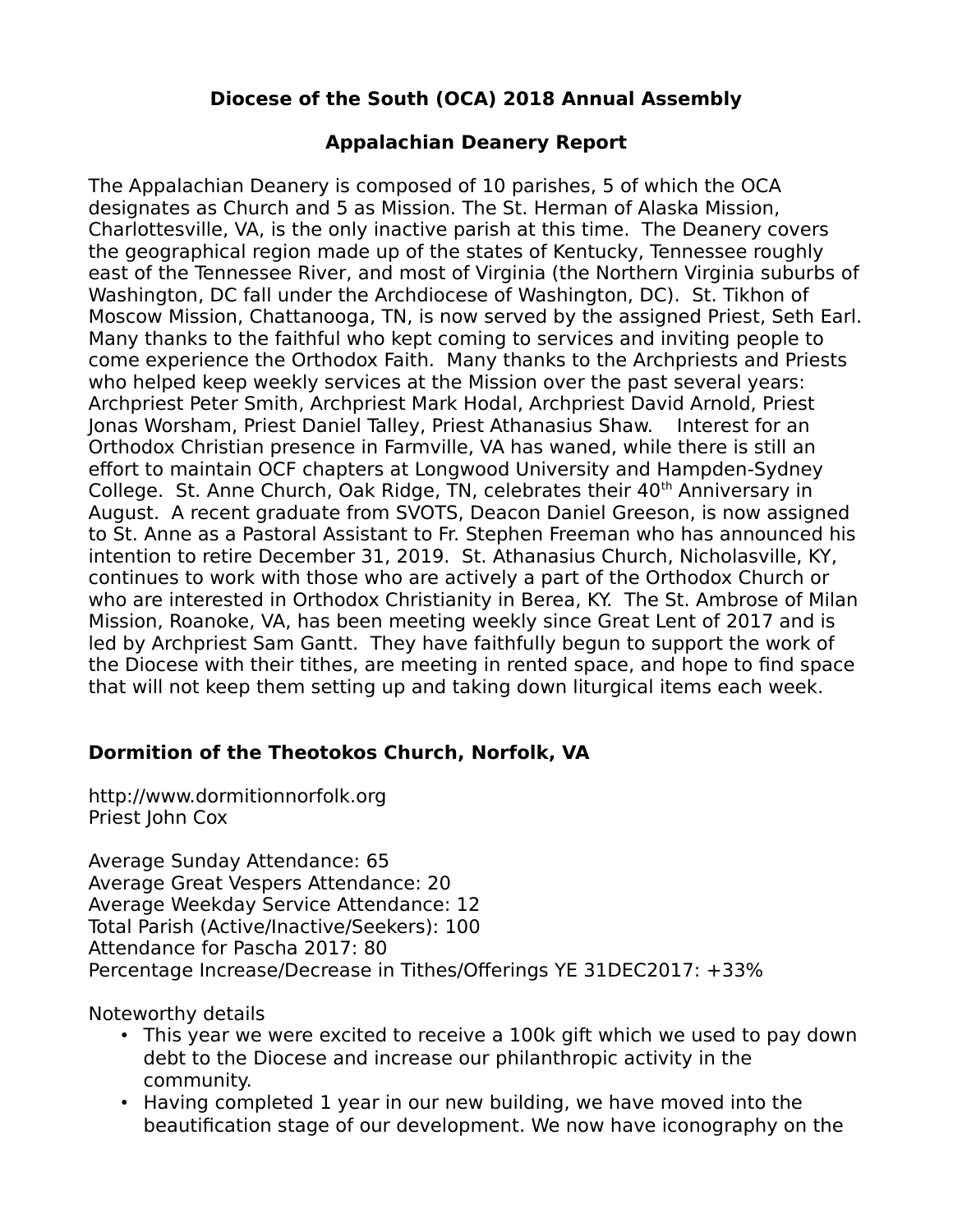walls and plans for a new altar and a proper iconostasis are under way.

• This year, on account of our increased space, we hosted Sunday of Orthodoxy for the entire Orthodox community for the first time. It was a great success for which we are grateful.

#### **St. Andrew's Church, Ashland, VA**

http://www.firstcalled.org Priest Adam Sexton

Average Sunday Attendance: 40-50 Average Great Vespers Attendance: 10 Average Weekday Service Attendance: 0-10 Total Parish (Active/Inactive/Seekers): +/-60 Attendance for Pascha 2017: 65-70 Percentage Increase/Decrease in Tithes/Offerings YE 31DEC2017: NA

Truth is, we are finally experiencing all at once the growing pains we have managed to hide for the last 5 years or so. This is actually a far better gauge of the health of this God-blessed Body of Christ.

Since last summer we have been blessed with a deacon in Fr. Michael Chisholm. This has been a most timely godsend spiritually to me personally and to the parish in general. Father Michael has undertaken diaconal service with zeal and aplomb and I am grateful for his service both in and out of the liturgical setting. He is a great asset to the ongoing health of St. Andrews. His ordination was a particular grace to our parish. God is so good to us.

We have begun an iconography beautification project at St. Andrews. We are working with Damascene gallery in Wayne WV to have museum quality "fakes" installed, starting with a Pantocrator in the ceiling and then a platytera behind the altar. The project is intended to include the entirety of the worship space and we hope to have it largely completed by this time next year.

We welcomed 8 new souls into the Church in the spring of the year and we have 4 current catechumens. There are also several who are making the "bobber wiggle" but who have not been "hooked" yet.

St. Andrews has a combined youth group with that of St. Tikhon's parish, a two year old mission of ROCOR's Western Rite Communities in Richmond. The parishes enjoy a blessed fraternity of mutual support. This unity is life giving and has been an indispensable boon to St. Andrews in particular.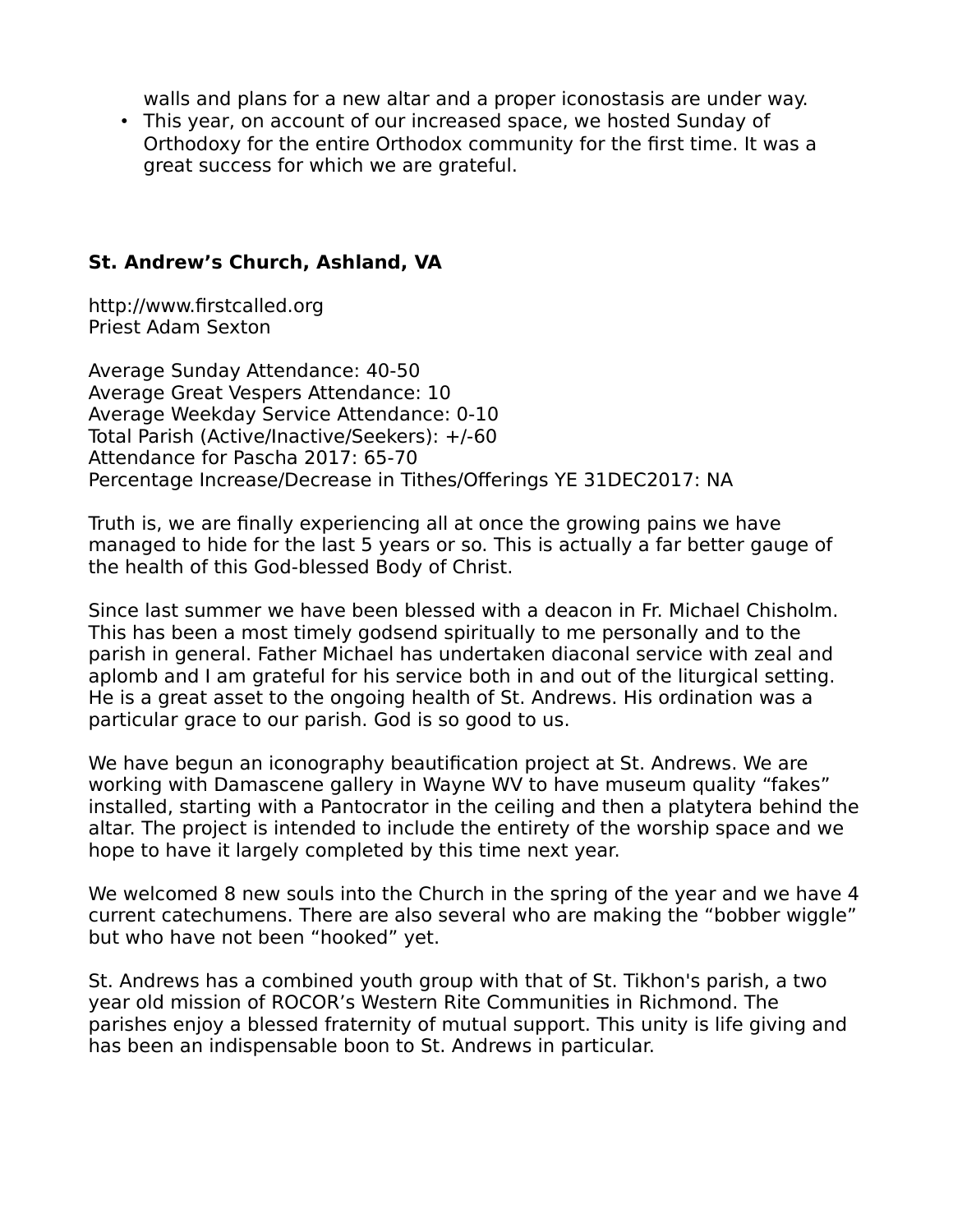# **St. Anne Orthodox Church, Oak Ridge, TN**

http://www.stanneorthodoxchurch.com Archpriest Stephen Freeman

Average Sunday Attendance: 110 Average Great Vespers Attendance: 20 Average Weekday Service Attendance: 30 Total Parish (Active/Inactive/Seekers): 204 Attendance for Pascha 2017: 210 Percentage Increase/Decrease in Tithes/Offerings YE 31DEC2017: +11.86%

St. Anne continued its growth in attendance and income along with a wider range of programs. We completed preliminary work towards the building of a new Temple and will be hiring an architect in the coming year. Deacon Daniel Greeson just began as Pastoral Assistant on July 1, 2018. Many years, Fr. Deacon Daniel and Chelsea!

## **St. Athanasius Church, Nicholasville, KY**

http://www.athanasiusoca.org Priest Justin Patterson

Average Sunday Attendance: 140 Average (Vigil) Great Vespers Attendance: 35 Average Weekday Service Attendance: 35 Total Parish (Active/Inactive/Seekers): 220 Attendance for Pascha 2017: 207 Percentage Increase/Decrease in Tithes/Offerings YE 31DEC2017: +54%

Over the past 18 months, St. Athanasius has enjoyed perhaps the strongest and most sustained growth in its history. We have seen an increase in all three categories of newcomers: converts to the Faith, active Orthodox moving to the area, and inactive Orthodox--sometimes in the area for a long time--reconnecting to the Faith. Beyond the obvious fact that we are Orthodox (our biggest draw!,) St. Athanasius in particular is reaping the benefits (I think) of our spacious church facility, increased visibility (and reputation for stability and engagement) in the community, responsible leadership from the parish council, good help from a nowseasoned deacon, and a calm period in the OCA and diocese (thank you Met. Tikhon and Vladyka Alexander!) Last summer, we reported that we were just setting up an online giving portal-system; but by now we've had a full year to assess its value. Our online giving program [\(tithe.ly\)](http://tithe.ly/) has exceeded our expectations and brought more than a dozen new, substantial givers "online." Moreover, a number of our teens and twenty-somethings began giving regularly almost immediately--and we will see their contributions grow in the years ahead. One of the real points of celebration for us as a parish in 2017 was being chosen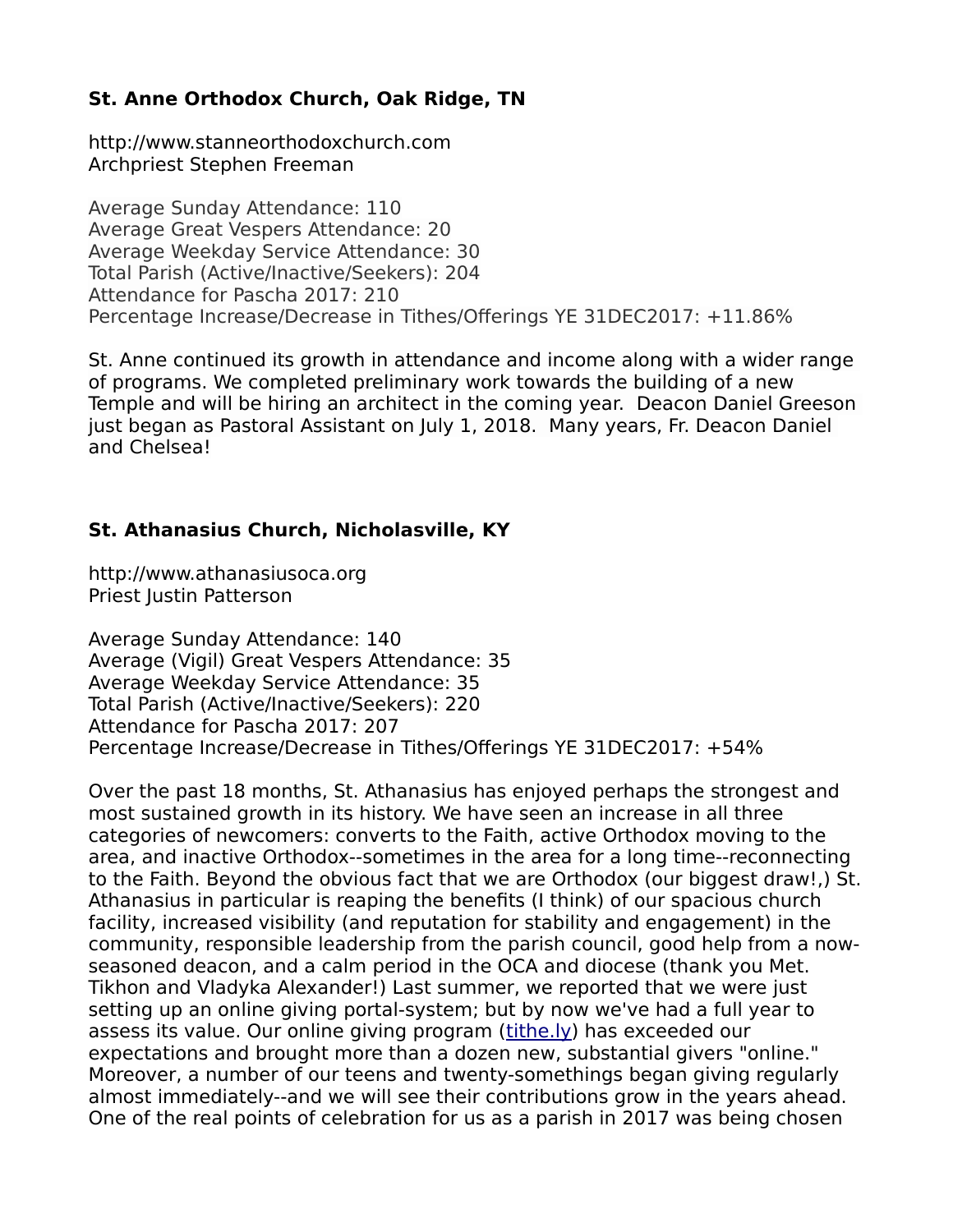as one of fifteen "pilot parishes" for the Telos Project, a Lily Endowment-funded initiative run out of Holy Cross Greek Seminary. Our parish will receive \$25,000 over four years exclusively for use with work among 23-29 year-olds! One of the remarkable side benefits of the Telos Project is that we are developing a great team of lay-leaders--and many of their ideas and efforts will translate into ministry opportunities to strengthen the whole parish. (I would officially like to alert the diocese to a pastoral need here. We are not quite ready for a full-time second priest; but if there is any priest looking for a place to retire--and yet still do parttime ministry and make some money--Kentucky is a great place. We have no supply priests within 3 hours of Nicholasville, so there is a great need.)

## **St. Cyprian of Carthage Church, Richmond (Midlothian), VA**

http://www.stcyprianoca.org Archpriest David Arnold

Average Sunday Attendance: 80 Average Great Vespers Attendance: 23 Average Weekday Service Attendance: 15 Total Parish (Active/Inactive/Seekers): 151 Attendance for Pascha 2017: 144 Percentage Increase/Decrease in Tithes/Offerings from 2014-15: +14%

This past year has been full of blessings for our parish. We were able to participate in the ordination of two Deacons and one Priest. We began to save money and plan for our next phase of the Master Plan. We dedicated an acre of our property for use as an Orthodox Burial Ground. We walked with a beloved sister as far as we could in this life as she kept up her struggle with cancer.

#### **Protection of the Holy Virgin Mary Mission, Clarksville, TN**

http://www.orthodoxclarksville.org Priest Thomas Langdon

Average Sunday Attendance: 50 Average Great Vespers Attendance: 15 Average Weekday Service Attendance: 12 Total Parish (Active/Inactive/Seekers): 80 Attendance for Pascha 2017: 70 Percentage Increase/Decrease in Tithes/Offerings from 2014-15: +15%

2017 notable accomplishments – new iconostasis and other improvements; Archbishop Alexander's visit (first ever by a bishop); 11 baptisms and chrismations in 2017 with several more this year.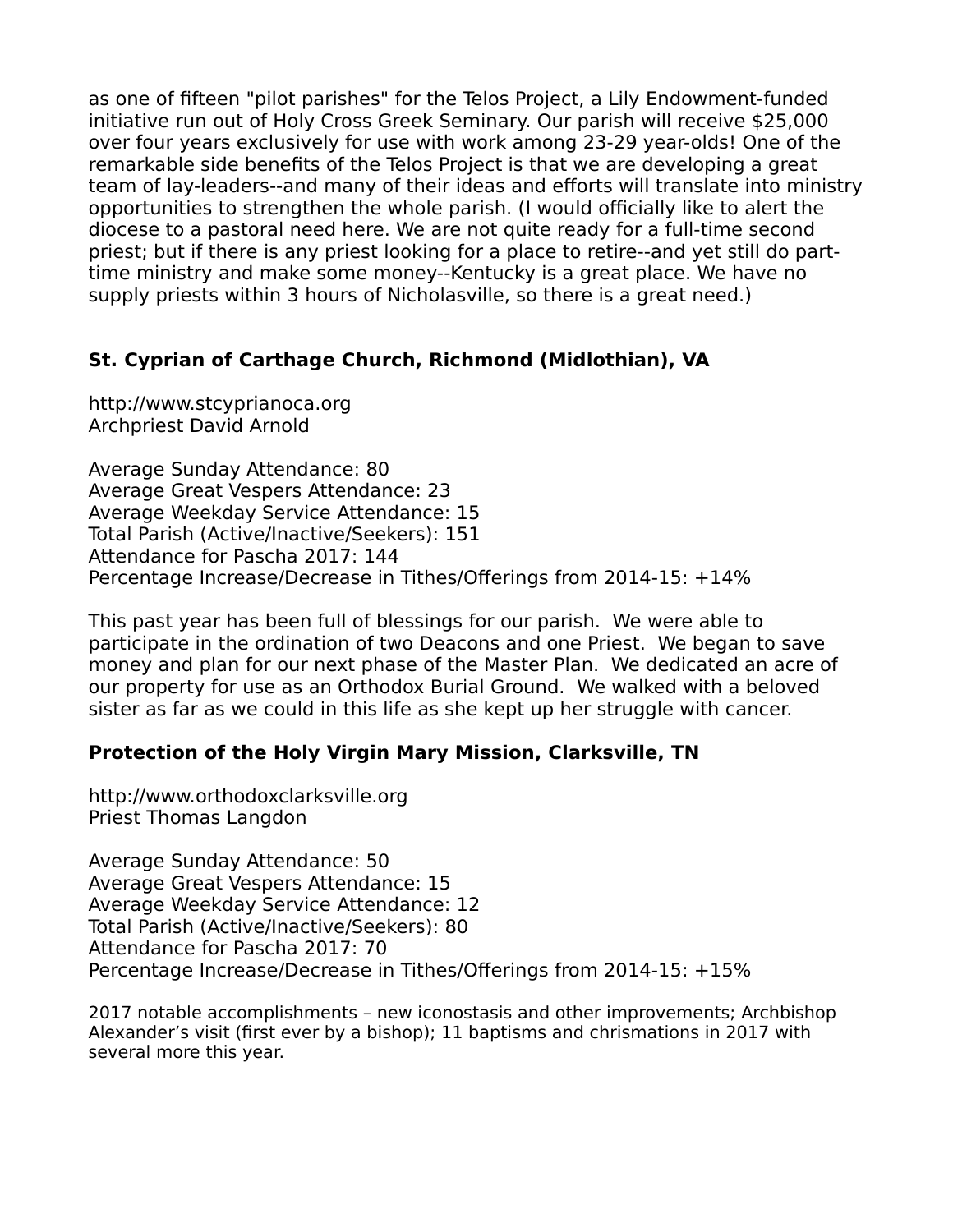## **St. Tikhon of Moscow Mission, Chattanooga, TN**

http://www.sainttikhons.org Priest Seth Earl (As of 1 June 2018)

Average Sunday Attendance: 40 Average Great Vespers Attendance: 10 Average Weekday Service Attenance: 5 Total Parish (Active/Inactive/Seekers): 60 Attendance for Pascha 2017: 58 Percentage Increase/Decrease in Tithes/Offerings YE 31DEC2017: +35%

The Appalachian Deanery welcomes Fr. Seth Earl after his assistantship in the Atlanta Deanery. His assignment began June 1, 2018. Many years, Fr. Seth and Stephanie!

St Tikhon Mission has had a growing year since last summer. Starting with hosting the DOS Assembly here in Chattanooga, the mission's momentum has steadily increased. Over the last year, Fr Peter Smith, Fr Jonas Worsham, and Fr Seth Earl have been rotating serving the Divine Liturgy on weekends. After Fr Peter officially retired, the St Tikhon community honored him and Matushka Terri for all their support the last number of years. With Fr Peter's retirement, Fr Jonas volunteered to take on on the extra weekend, thus allowing the mission to continue with celebrating the Divine services every weekend.

## **St. Maria of Paris Mission, Cleveland, TN**

http://www.stmariaorthodoxchurch.org/ Priest Kevin Rigdon

Average Sunday Attendance: 45 Average Great Vespers Attendance: 13 Average Weekday Service Attendance: 11 Total Parish (Active/Inactive/Seekers): 70 Attendance for Pascha 2017: 72 Percentage Increase/Decrease in Tithes/Offerings YE DEC312017: -15%

Our growth this year was tempered by the loss of parishioners through job relocation or graduation.. This last Nativity Fast we had a small building fund drive which raised about \$33,000, and that has been deposited with the Diocese. This Fall, we begin our second year with the local OCF chapter that continues to grow. A new location for the mission promises space for growth to reach the next point of transition.